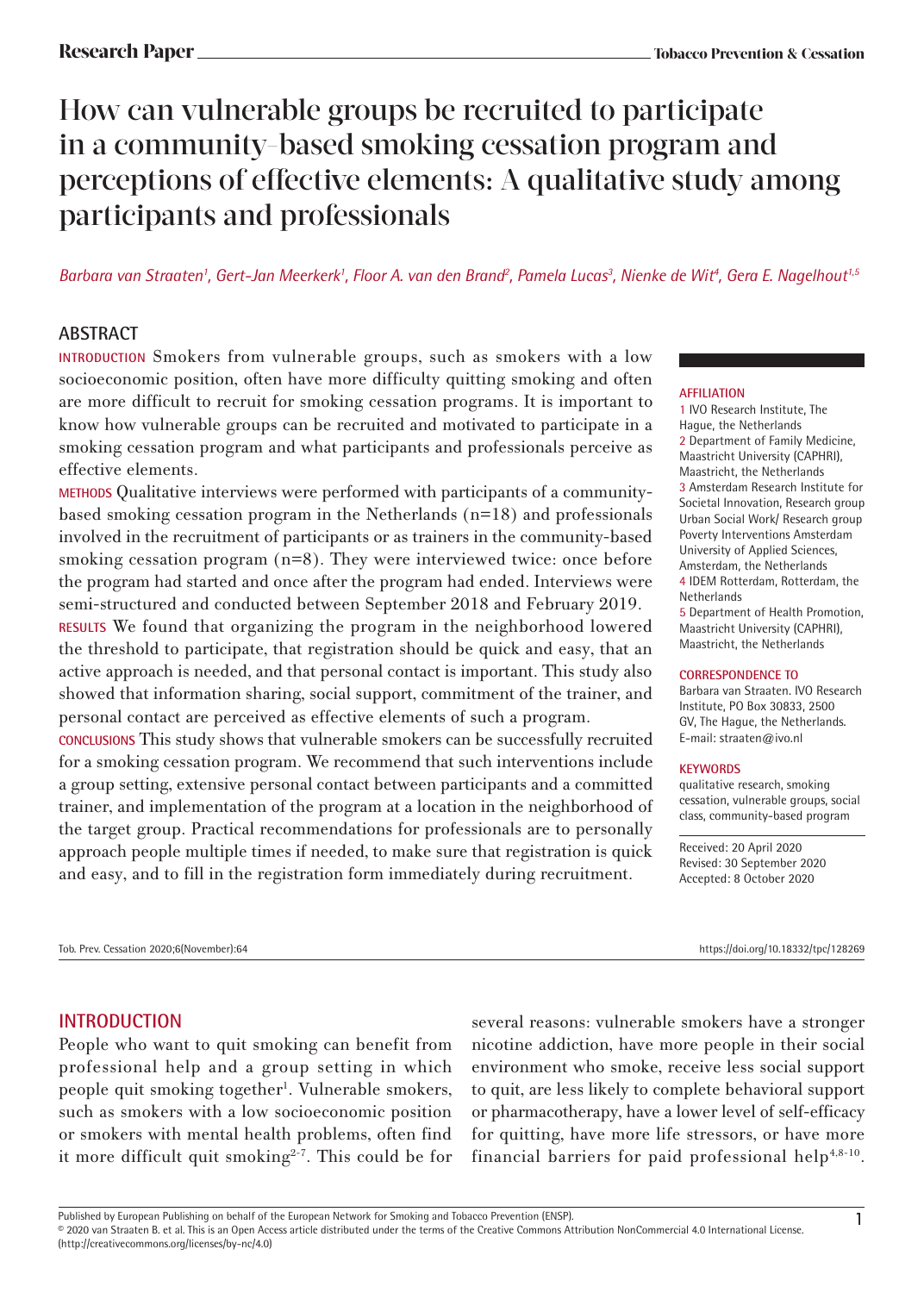Intensive community-based smoking cessation programs, specifically targeted at vulnerable smokers and including behavioral and pharmacological support, may help vulnerable smokers to quit smoking<sup>8,11</sup>.

Programs that are not specifically targeted at vulnerable smokers are often mostly effective in reaching more advantaged groups<sup>12</sup>. Programs targeted at vulnerable smokers often find it difficult to effectively recruit the target group<sup>11,13</sup>. Special attention is therefore needed to recruit vulnerable smokers. Some previous studies have examined which groups participate in smoking cessation programs more than others<sup>14,15</sup>, what are the barriers for participation<sup>16,17</sup>, and which recruitment strategies are effective for self-help or clinical smoking cessation interventions<sup>18,19</sup>. However, studies about effective recruitment strategies for community-based programs geared towards vulnerable groups are lacking. In addition, many studies examined completion or continued participation in programs among people who already signed up for the program, rather than how to recruit and motivate vulnerable smokers to sign up in the first place.

Besides an effective recruitment strategy to reach vulnerable smokers for community-based smoking cessation programs, it is important to know which elements of these programs are especially effective for vulnerable smokers. There are indications that such programs should be located in the local community setting, provide intensive professional support and coaching (also in-between sessions), pay much attention to social support, include pharmacotherapy, remove financial barriers and be tailored to cultural values and beliefs<sup>4,10,20</sup>. Few programs have combined these elements<sup>10</sup> and it is therefore unknown which elements are especially important for vulnerable smokers.

The current qualitative study aims to evaluate the recruitment for a community-based smoking cessation program for vulnerable smokers in two cities in the Netherlands, The Hague and Utrecht, by interviewing participants and professionals that were involved in the program. Our research questions were: 1) how can vulnerable smokers be recruited and motivated to participate in a community-based smoking cessation program, and 2) what do participants and professionals perceive

as the effective elements of this smoking cessation program?

### **METHODS**

#### **Design**

Participants and professionals involved in the recruitment of participants or as trainers in the community-based smoking cessation program were interviewed twice: once before the program had started and once after the program had ended. Interviews were semi-structured and conducted between September 2018 and February 2019.

### **Sample**

The smoking cessation program was developed and implemented by the mental healthcare institute Indigo in The Hague and the addiction care institute Jellinek in Utrecht, in the Netherlands. The program aimed at recruiting vulnerable smokers from two neighborhoods with relatively high numbers of vulnerable inhabitants: Escamp in The Hague, and Hoograven in Utrecht. Specifically, the recruitment was aimed at smokers aged ≥18 years, who were vulnerable due to having minimal education, being unemployed, having a long-term illness and/or having social or mental health problems. A high motivation to quit smoking was not a precondition for participation in the smoking cessation program.

After people were recruited to take part in the smoking cessation program, 10 participants from each neighborhood were selected to be interviewed. Participants were selected in such a way that the sample represented the various cultural backgrounds and the gender composition of the group that attended the smoking cessation program. After the interviews, 2 participants were excluded from the analyses because they appeared not to have a low socioeconomic position or mental health problems. The interviews of 18 participants were used for analyses. At follow-up, 17 (94%) of these participants could be reached for a second interview. Additionally, professionals who did the recruitment, and/or led the smoking cessation program, were interviewed before  $(n=7)$  and after  $(n=5)$  the program had finished. In total, 8 professionals were interviewed.

### **Smoking cessation program**

The community-based smoking cessation program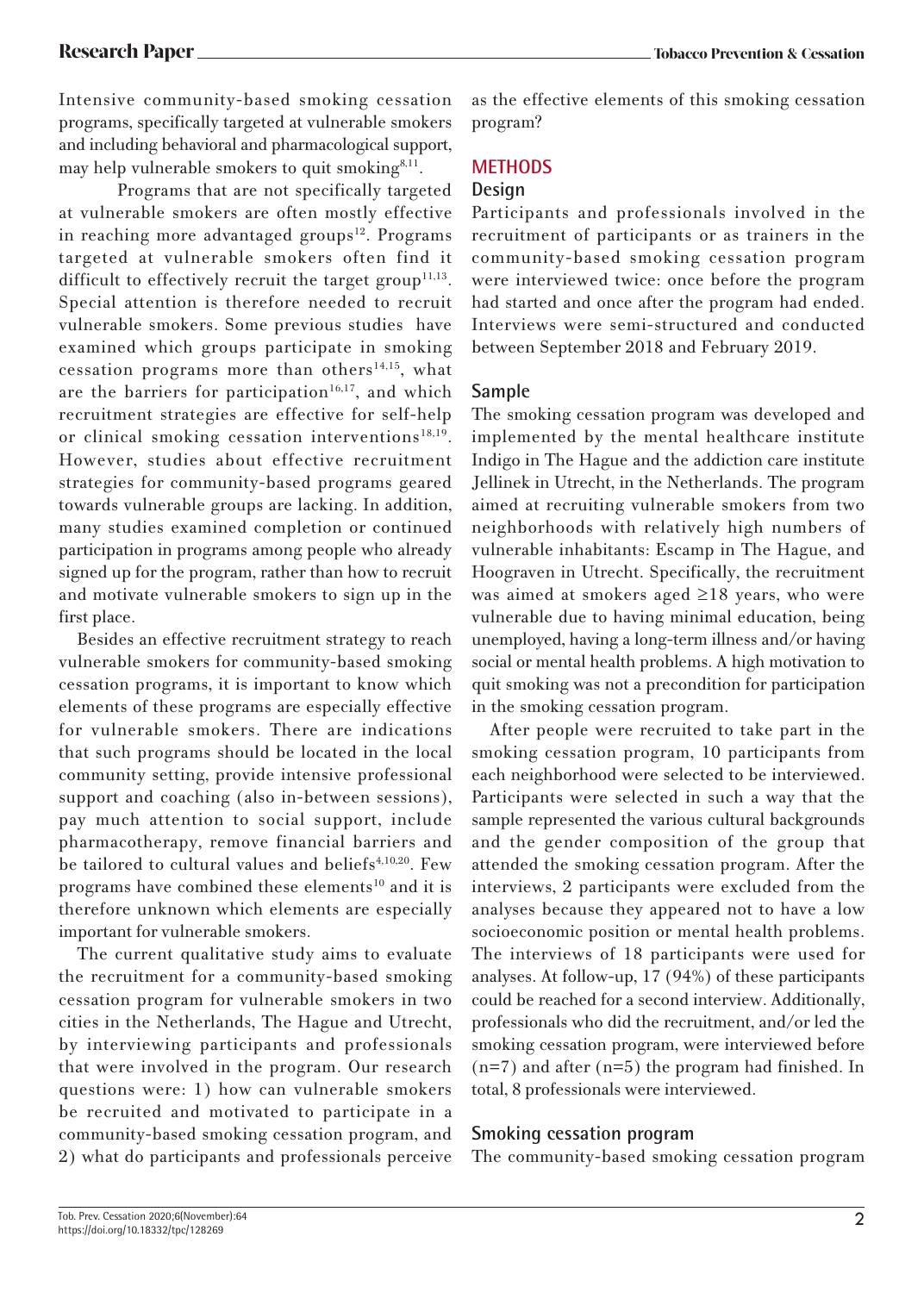that was offered to the participants in Utrecht was based on the group training 'Rookvrij! Ook jij?' (Smoke-free! You too?) developed by SineFuma, a commercial company specialized in organizing and facilitating smoking cessation interventions $21$ . The community-based smoking cessation program that was offered to the participants in The Hague was based on the group training 'Voel je vrij!' (Feel free!) developed by Momentum Training & Coaching<sup>26</sup>. These smoking cessation programs are typically administered to groups of around 10 people by qualified professional stop-smoking coaches and consists of seven weekly sessions of 90 minutes each. The first two sessions are meant to prepare participants for their quit attempt and give information about pharmacological support. At the start of the third session, the group quits smoking together. The remaining four sessions are meant to help participants through the first month of quitting smoking. Participants get information about withdrawal symptoms, tips on how to handle them, and social support from the group.

Three extra sessions were added to the smoking cessation programs to extend the support of the participants. In the first extra starting session participants received more detailed information about the program and could ask questions before starting with the program. The second extra session was implemented halfway through the program and did not focus on smoking cessation but on health in general. The third extra session, two months after the program had ended, was a festive follow-up session. The smoking cessation program evaluated in this paper therefore consisted of 9 weekly sessions of 90 minutes each, and one follow-up session after two months. Participants were also offered, when appropriate, (a referral for) help with other issues, such as mental health or financial problems. Complementarily, a WhatsApp group was set up to enable easy contact with the other participants for extra support and a 'buddy element' in which a participant was linked to one other participant who could be contacted in difficult times.

The smoking cessation program was entirely free for participants, including the use of pharmacological support. In Utrecht, the program was given by smoking cessation coaches from SineFuma and located in a community center. In The Hague, the program was given by smoking cessation coaches

# **Data collection**

All participants in the smoking cessation program received a questionnaire before the start of the program. Data from this baseline questionnaire were used to describe the sample (Table 1). This questionnaire was part of a quantitative study on this smoking cessation program25. Participants and professionals signed informed consent forms. The interviews were conducted by experienced interviewers. Participants received €15 as reimbursement for the first and €20 for the second interview.

#### Table 1. Characteristics of participants in the smoking cessation program who were interviewed  $(N=18)$

| <b>Characteristics</b>                                       | The Hague<br>$n(\%)$ | <b>Utrecht</b><br>$n(\%)$ |
|--------------------------------------------------------------|----------------------|---------------------------|
| Gender                                                       |                      |                           |
| Men                                                          | 4(44.4)              | 2(22.2)                   |
| Women                                                        | 5(55.6)              | 7(77.8)                   |
| Age (years)                                                  |                      |                           |
| $37 - 49$                                                    | 2(22.2)              | 2(22.2)                   |
| $50 - 59$                                                    | 2(22.2)              | 5(55.6)                   |
| $\geq 60$                                                    | 5(55.6)              | 2(22.2)                   |
| <b>Education level</b>                                       |                      |                           |
| Primary education                                            | 3(33.3)              | 2(22.2)                   |
| Lower pre-vocational secondary                               | 1(11.1)              | 0(0.0)                    |
| Middle pre-vocational secondary                              | 3(33.3)              | 3(33.3)                   |
| Secondary vocational                                         | 2(22.2)              | 2(22.2)                   |
| Senior general secondary and pre-<br>university              | 0(0.0)               | 1(11.1)                   |
| Higher professional and university<br>Bachelor's or Master's | 0(0.0)               | 1(11.1)                   |
| <b>Employment situation</b>                                  |                      |                           |
| Employed                                                     | 4(44.4)              | 1(11.1)                   |
| Receiving benefits                                           | 5(55.6)              | 6(66.7)                   |
| Retired                                                      | 0(0.0)               | 2(22.2)                   |
| Living situation                                             |                      |                           |
| Alone                                                        | 5(55.6)              | 5(55.6)                   |
| With partner                                                 | 2(22.2)              | 1(11.1)                   |
| With child(ren)                                              | 1(11.1)              | 1(11.1)                   |
| With partner and child(ren)                                  | 1(11.1)              | 2(22.2)                   |

Continued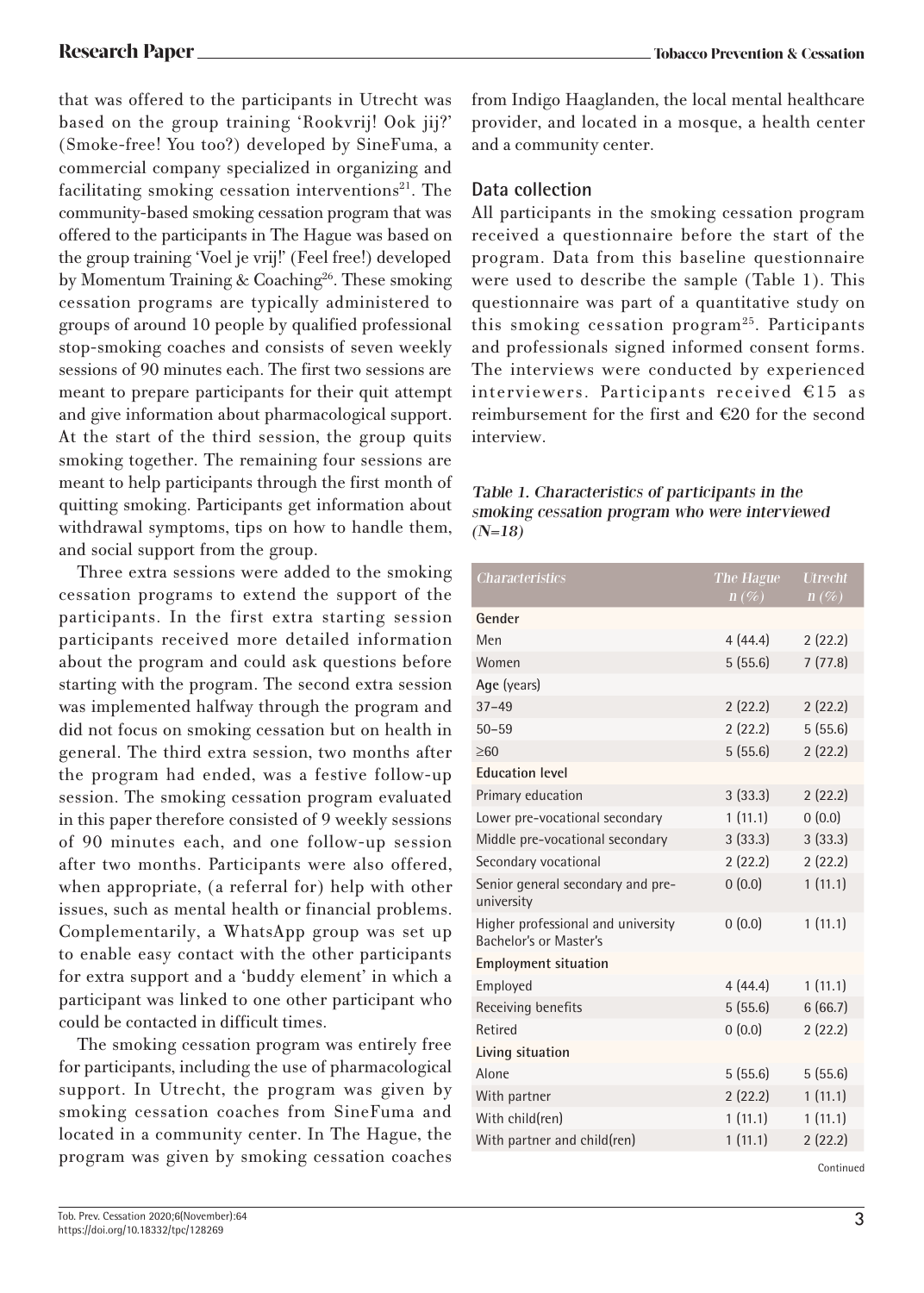Table 1. Continued

| <b>Characteristics</b>                                      | The Hague<br>$n(\%)$ | <b>Utrecht</b><br>$n(\%)$ |
|-------------------------------------------------------------|----------------------|---------------------------|
| Country of birth                                            |                      |                           |
| The Netherlands                                             | 3(33.3)              | 8(88.9)                   |
| Suriname                                                    | 3(33.3)              | 1(11.1)                   |
| Morocco                                                     | 1(11.1)              | 0(0.0)                    |
| Curacao                                                     | 1(11.1)              | 0(0.0)                    |
| Somalia                                                     | 1(11.1)              | 0(0.0)                    |
| Parents' country of birth                                   |                      |                           |
| Both parents born in the Netherlands                        | 2(22.2)              | 7(77.8)                   |
| One parent born in the Netherlands                          | 0(0.0)               | 1(11.1)                   |
| Both parents born outside the<br>Netherlands                | 7(77.8)              | 1(11.1)                   |
| Receiving care or help                                      |                      |                           |
| No care or help                                             | 5(55.6)              | 1(11.1)                   |
| Psychological help                                          | 1(11.1)              | 2(22.2)                   |
| Medical help                                                | 0(0.0)               | 3(33.3)                   |
| Other help or multiple sources of care<br>or help           | 3(33.3)              | 3(33.3)                   |
| Cigarettes per day before group<br>training*, mean $\pm$ SD | $13.6 + 6.5$         | $24.1 + 12.8$             |
| Quit smoking during group training                          |                      |                           |
| Quit smoking                                                | 2(22.2)              | 6(66.7)                   |
| Tried to quit, but smoking again                            | 3(33.3)              | 2(22.2)                   |
| Did not try to quit                                         | 4(44.4)              | 0(0.0)                    |
| Lost to follow-up                                           | 0(0.0)               | 1(11.1)                   |

\*n=16; one participant from The Hague and one from Utrecht did not smoke daily before the group training.

The first interview with the participants focused on how they came to participate in the program: who had contacted them, in what way, what convinced them to participate, what were their reasons to participate and what did they expect from the program. Professionals were asked how recruitment took place, what their own role was, and what they believed worked in recruiting people. The first interview lasted on average 26 minutes for participants (range: 14–40 minutes) and 34 minutes for professionals (range: 19–59 minutes).

The second interview focused on the effective elements of the program as perceived by the interviewees. Participants were asked about their experiences with the program, what they thought about quitting in a group, what they liked and disliked about the program, what they thought about the information that they had received, and whether they could connect well with the trainer. Professionals were asked to describe the program and the sessions, what they thought participants liked and disliked about the program, and what they thought were success factors of the program. The second interview lasted on average 26 minutes for participants (range: 8–56 minutes) and 51 minutes for the professionals (range: 36–74 minutes).

### **Analysis**

All interviews were audio-recorded and transcribed. Analyses were done thematically using NVivo version 12. Three authors who performed the analyses read all transcripts of the interviews to familiarize themselves with the data. Two independently coded six transcripts in the first round of coding, using open inductive coding. They compared their codes and reached consensus concerning an initial coding framework. In the second round of coding, another six transcripts were independently coded using the coding framework and final adjustments to the coding framework were made. Codes with the lowest agreement between coders were discussed between the two coders until consensus was reached. Following this, one examined the coding framework and made suggestions for changes in consultation with another coder. This yielded a selection of seven main structuring codes, with several subcategories for each code. All transcripts were coded independently using this coding framework. Again, disagreements between codes were discussed until consensus was reached. No new main structuring codes emerged after coding a selection of 12 interviews, thus reaching saturation. We summarized the main codes and subcategories for the total group. Subsequently, we explored differences regarding gender and smoking status after the program.

# **RESULTS**

### **Recruitment strategies**

Most participants from Utrecht were recruited via their general practice and most participants from The Hague were recruited via the mosque they regularly visited, where one of the prevention workers was working. Others were recruited by their dietician, physiotherapist, personal coach, family member, or neighbor, or via Facebook. Participants who were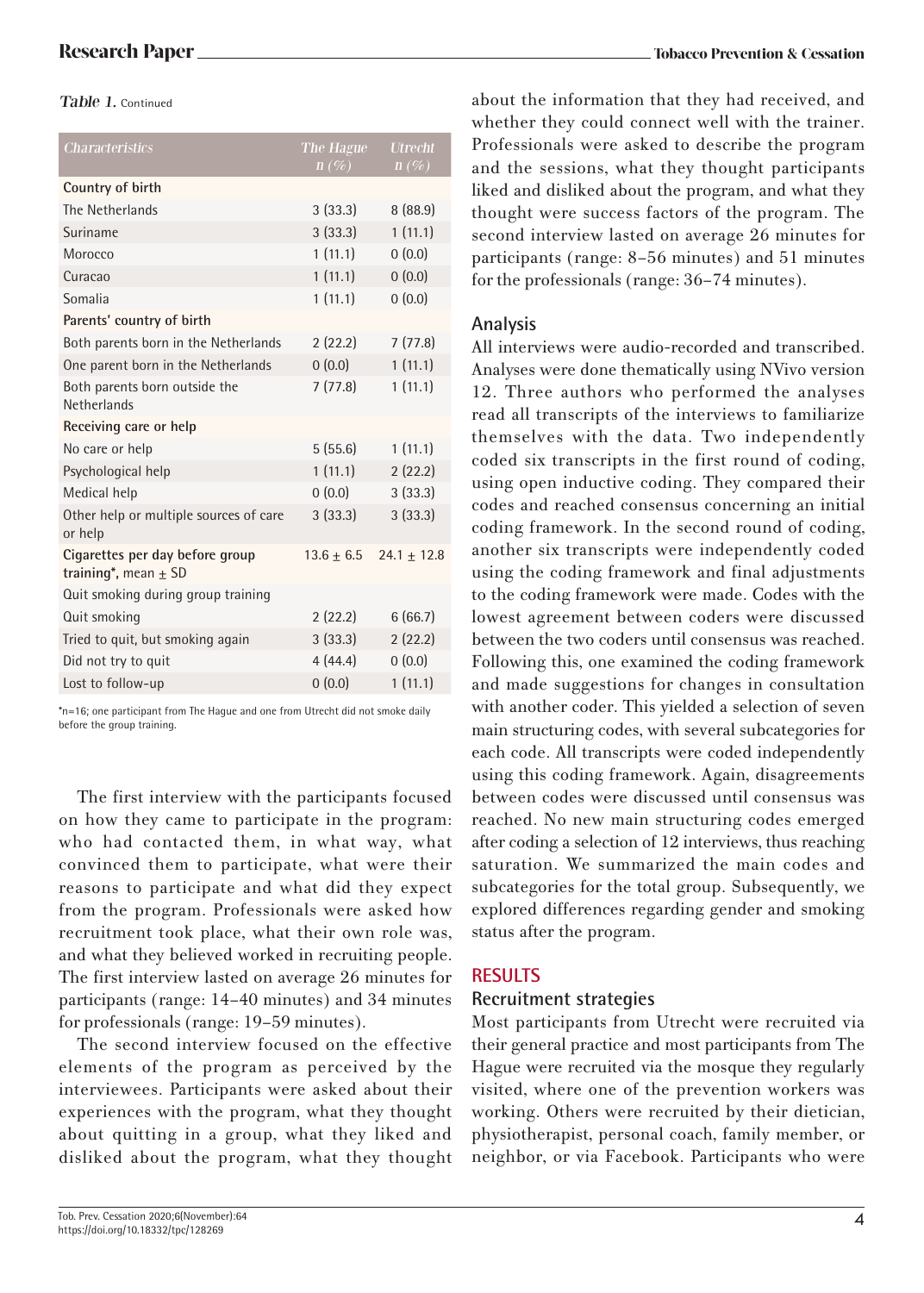recruited by the prevention worker at the mosque, often knew them well because of their visits to the mosque. They were recruited by the prevention worker in an informal and accessible way.

*'... we have known each other for a long time. So in between ... you speak to someone and eh ... about this, he talked to me separately and just showed the advantages and disadvantages of it ... and then I thought, well, it's worth trying.'* (Participant, male, aged 65 years, The Hague)

For some participants, the already existing relation between them and the prevention worker, seems to have promoted a feeling of trust and thereby participation in this intervention. Directly after a participant agreed to take part in the program, a registration form was filled in by the care professional or by the participant via a special website. After registration, a prevention worker from the program contacted the participant to provide further information about the program. Participants appreciated the first contact with the professionals and had positive expectations of the intervention, which contributed to their motivation to participate.

The professionals who were interviewed about ways to effectively recruit vulnerable smokers that were applied in the community-based smoking cessation program, referred to the benefits of easy registering via a website:

*'You enter your name and you press ok, and it's done.'* (Professional, Utrecht)

Furthermore, they stressed the importance of the active, personal, and persuasive recruitment strategy, if necessary multiple times:

*'Just call them even if they do not want to [participate, red.] or they are unsure. You really have to put energy into it.'* (Professional, The Hague)

This strategy appeared more effective than posters and flyers. It also appeared important to recruit in places that the target group regularly visits and to complete the registration form immediately during the recruitment. Just handing over a registration form appeared not to yield good results:

*'Such a form does not return and neither does the participant.'* (Professional, The Hague)

A final aspect judged to be important by the professionals, was the organization of the cessation program in the neighborhood, lowering the threshold to participate:

*'People prefer, especially the elderly, everything close by ... yes you notice that they also ask: is it here? Is it nearby? Then they come.'* (Professional, The Hague)

According to the professionals this is especially important for vulnerable groups:

*'The highly educated have less problems with that … they can take the car, or the train or the tram. But for the other groups it is really a trip here. And for some their world consists of their neighborhood, that is their world. So if you say come outside of that neighborhood, that is an extra threshold.'* (Professional, The Hague)

### **Effective elements of the intervention**

Almost all participants (17/18) valued the specific advantages of quitting smoking in a group. It was the most commonly cited element that they perceived as effective. This was the case for those participants who stopped smoking during the intervention and for those who did not. Already in the first interview, participants expressed positive expectations about this element of the intervention:

*'I think you can achieve more in a group than on your own.'* (Participant, male, aged 57 years, Utrecht).

They expected motivating effects of sharing experiences and getting advice from peers, and of learning from and supporting each other. These expectations were confirmed in the interviews after the intervention. The support offered by the group members (13/18), and the possibility to share and exchange experiences with other members of the group (14/18), were mentioned as elements that contributed to the effectiveness of the intervention:

 *'I liked that it was in a group, that you have support from – fellow sufferers sounds a bit heavy, but ... just people in the same situation ... just makes it easier, I think. You get tips from each other and you are supported … That is different from following an online program on your own in front of your computer.'*  (Participant, female, aged 55 years, Utrecht)

With respect to gender differences, the element of sharing experiences was mentioned by men as well as women. However, the element of receiving support from the group was reported mostly by the women. Participants also thought that the composition of the group (7/18), consisting mainly of people from their own neighborhood, had helped them:

*'Because they all come from here ... That you*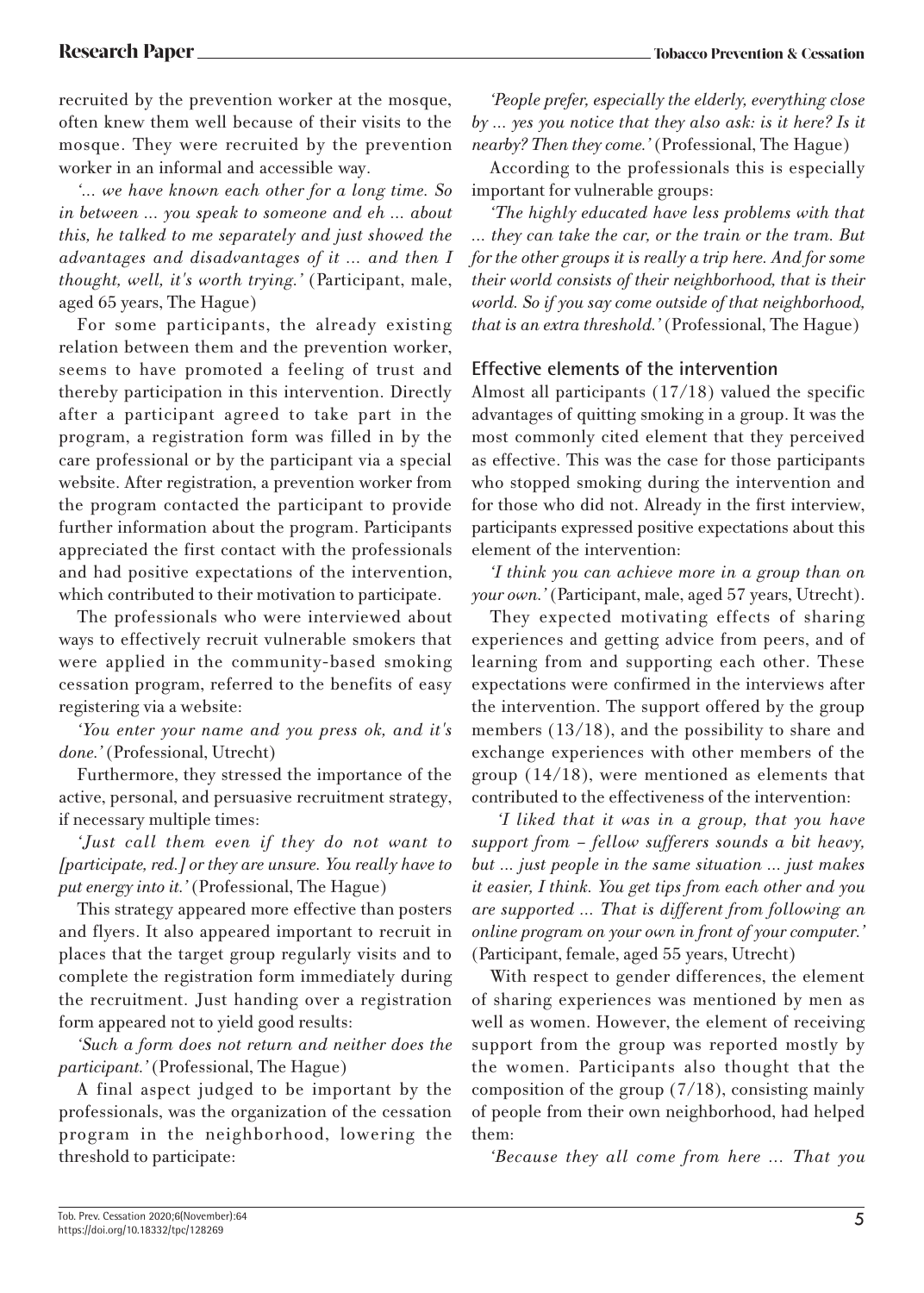*suddenly have the feeling, I live in a kind of village with people who have also stopped and who know that I have stopped, so that helps ... So I really had the idea there are a lot of people who know now, I have quit, so I really can't be seen smoking outside.'* (Participant, female, aged 55 years, Utrecht)

Also, some liked the fact that they got to know more people from their neighborhood. The benefits of a group consisting of people from their neighborhood was only mentioned by women.

The professionals regarded the group setting of the program as one of the most effective elements of the intervention. They referred to both the possibility to share and exchange experiences, as well as the support participants were giving to each other:

*'Yes, and they* [people of vulnerable groups] *are therefore sometimes less creative in coming up with solutions in the sense of: "what could I do?" And they benefit greatly from examples they hear from others, like "what did you do" and "oh I didn't think about that at all". So they can write that down and they can start applying it and try it. And it is encouraging to hear that others are taking steps, while you may not be that far yet and you think "that other person can do it, then I can do it too!".'* (Professional, The Hague)

Another commonly cited element (16/18) that participants perceived as effective was the information on the health risks of smoking provided by the trainer, even though most of this information was not new to them:

*'If you hear how actually damaging... smoking and what is in tobacco, you know … you don't like that in the beginning of course because ... you smoke ... you are a smoker, ... you know that is it bad ... in the back of your mind. But you don't think about it.'* (Participant, male, aged 40 years, The Hague).

This information enhanced the motivation to quit. Other information provided by the trainer dealt with the addictive properties of tobacco that make it difficult to quit smoking. The trainer provided the participants with tips and tricks on how to deal with the craving for a cigarette, such as searching for distraction when confronted with craving. These tools gave them the feeling that they could actually quit smoking. The factual information about smoking, was particularly mentioned by men from The Hague. One participant said that this information was the part of the intervention *'that has* 

*stuck with the most'* (Participant, aged 65 years, The Hague).

The professionals who were interviewed also recognized the importance of providing information:

*'… people liked all the themes we had … For example about addiction, how that works. That just gives a lot of insight. That they really come to understand "gee! it is really an addiction" and "hey, it really has to do with those substances that go to your brain and what happens to you and your body".'* (Professional, The Hague)

In the eyes of many participants (14/18), the trainer was an important motivator of cessation success by encouraging them to not give up. This was especially true when the trainer was a smoker and had given up smoking. That gave the participants the idea that the trainer really knew what he or she was talking about. A man from The Hague mentioned that he liked the fact that one of the trainers was of Surinamese descent, just like himself. Other aspects that were appreciated were the easiness of contacting and talking to the trainer (*'I can talk to her like a friend'*, Participant, aged 41 years, The Hague), and the decisiveness and firmness of the trainer that helped to continue their effort in difficult times:

*'She* [the trainer] *is doing very well … And also like: "Come on!" Because I also had a certain point, where I thought: "Well, I give up", and I had smoked a cigarette then too. She said "Well come on, hold on, you know what you are doing it for!".'* (Participant, female, aged 75 years, Utrecht).

These aspects were the basis for what some called 'the safe and open atmosphere' during the training.

The professionals also stressed the importance of the commitment of the trainer and the personal contact between the trainer and the participants with an eye for individual aspects:

*'I still think that personal contact, I mean that you really need to get on top of it. That everyone has individual needs, personal needs. And the more contact you have with a participant, the greater the chance that he will stop [smoking, red]. If you remain distant and just run your program, then I'm afraid that you will be less successful. People need to feel personally addressed ...'* (Professional, The Hague)

Other aspects that were mentioned as important by the participants were: the possibility to use (free) medication (Champix) (6/18), and the measurement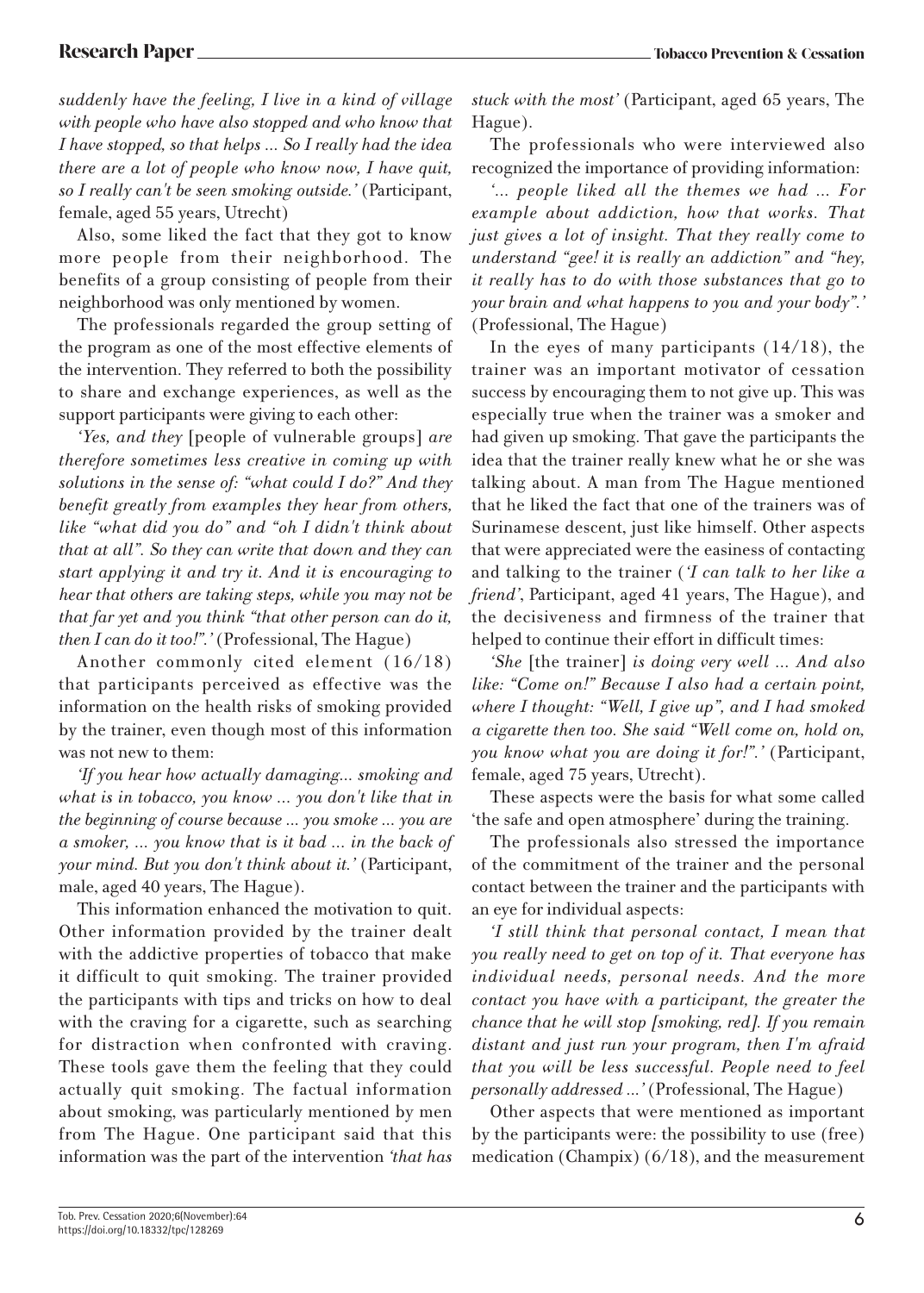of exhaled carbon dioxide to prove that the participant did not smoke (5/18). They found the measurements motivating because it made the effects of quitting smoking visible. In addition, they enjoyed being able to prove to the group that they did not smoke, by participants who stopped smoking during the intervention and those who did not mentioned this. Finally, a few participants mentioned the WhatsApp group that enabled easy contact with the other participants for extra support, and the 'buddy element' of the program.

### **DISCUSSION**

In this interview study, we examined how vulnerable groups can be recruited and motivated to participate in a community-based smoking cessation program and what participants and professionals perceived as the effective elements of such a program. Our interviews with participants and professionals show that an active approach is needed with frequent, intense, personal and informal contact, and that registration should be quick and easy. People may need to be approached multiple times, and recruitment should be done at places that the target group already regularly visits to effectively recruit people from a low socioeconomic position for a smoking cessation intervention. Participation seems to be enhanced by the fact that participants already had a good relationship with the recruiter (e.g. a prevention worker they know from the mosque). The program should be organized in the neighborhood, and the registration form should be filled in directly during recruitment. The effective elements of the program that were mentioned by both participants and professionals were: sharing information on the negative health impact of smoking and ways to deal with craving, support from the group, sharing experiences with the group, the commitment of the trainer, and the personal contact between the trainer and the participants. Also, it is noteworthy that only a minority of the participants used medication in addition to the program. Those participants mentioned this was one of the important elements.

When exploring gender differences and differences with respect to smoking status at the end of the program to get a better contextual picture, we found that on many of the elements the participants mentioned as effective there were no notable differences between those who quit smoking at the end of the program and those who did not. However, there were some gender differences: the benefits of a group consisting of people from your neighborhood and receiving support from the group were only or mostly mentioned by women. The factual information about smoking, was particularly mentioned by men as an effective element.

Our results are in line with previous research among vulnerable groups. Previous research has also reported on the importance of using a personal and proactive recruitment approach<sup>10</sup> and providing smoking cessation programs in an accessible local community setting10,20. Lack of trust in healthcare professionals can be an issue especially with people from a lower socioeconomic position<sup>23</sup>. It was in line with these findings that participants were explicitly positive about a prevention worker they already knew and trusted.

Effective elements of smoking cessation programs that have also been found in previous research, are strategies to cope with cravings<sup>22</sup>, support from the group<sup>10,22</sup>, commitment of the trainer<sup>20</sup>, and the personal contact between the trainer and the participants<sup>20</sup>. Also, the effectiveness of the combination of behavioral support and medication, which was also offered in this program, was demonstrated in previous studies $24$ . The program was entirely free for the participants. It was striking that this aspect was hardly mentioned by the participants. It might have been self-evident for the participants, and therefore not experienced as an important aspect. Other studies have shown that removing financial barriers is important to reach vulnerable groups<sup>10</sup>. It was also notable that the participants were overall very positive about this intervention, including the participants who did not quit smoking after the intervention. It can be seen as a positive aspect of this intervention that even if the 'result' was not what the participants hoped for (quitting smoking), they were still positive about the experience. We found some gender differences with regard to how the participants appreciated the elements of the program. It would be interesting to investigate this more in depth and quantitatively in future studies on smoking cessation interventions in order to develop and evaluate gender-sensitive interventions. We summarize the key points of our study:

• This study showed that vulnerable smokers can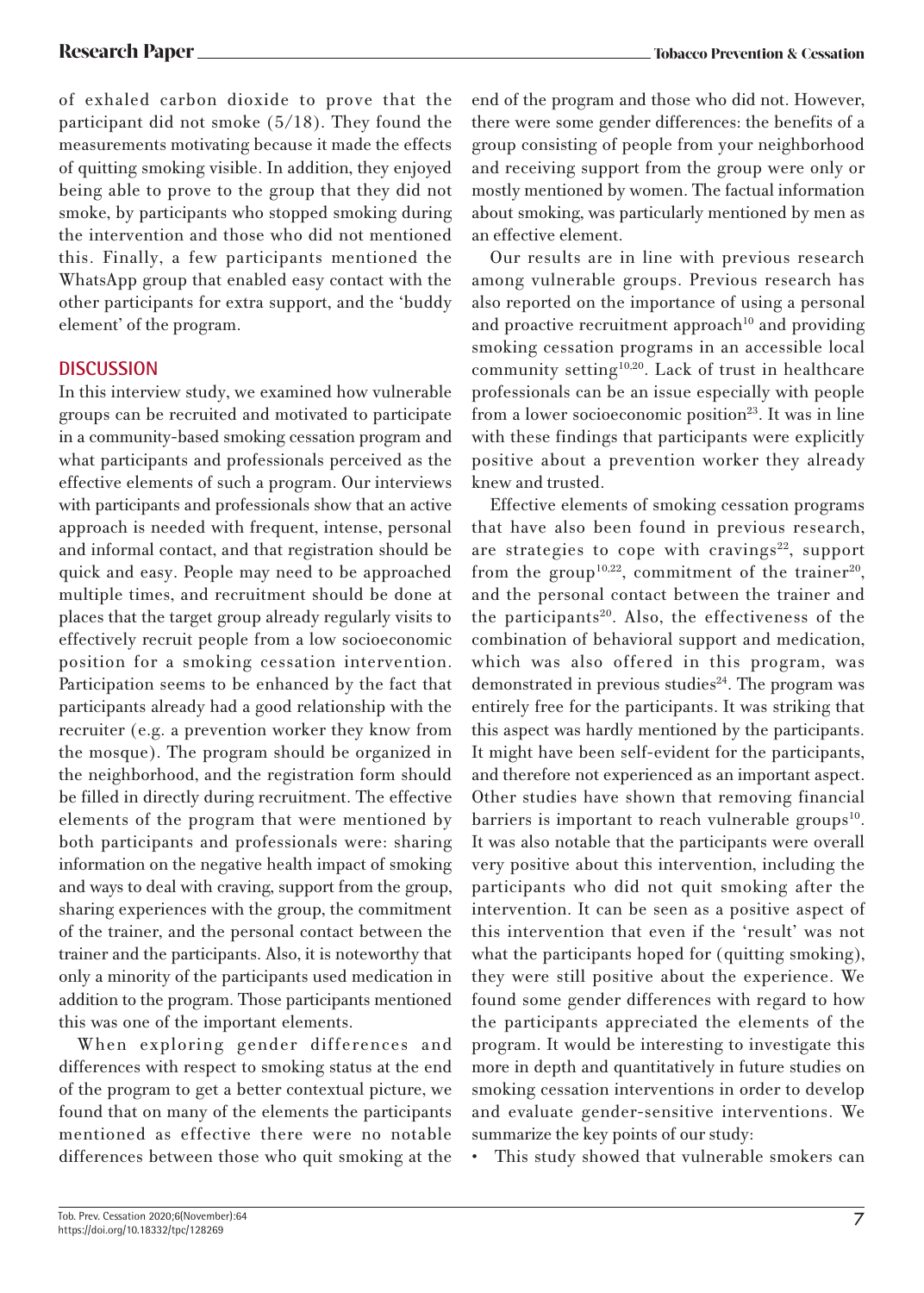be successfully recruited for a smoking cessation program;

- Our study adds to previous literature by detailing how vulnerable groups can be reached and motivated to participate in a smoking cessation program;
- For effective recruitment an active approach with personal and informal contact is needed, registration should be quick and easy and the program should be organized in the neighborhood of the participants; and
- Social support, information sharing, commitment of the trainer, and personal contact are perceived by participants and professionals as effective elements of such a program.

# **Limitations**

A limitation of this study was that we did not take into account differences in the implementation of the intervention between the two cities and between trainers. However, by focusing on the main elements that were the same for both locations, we have revealed the most relevant aspects of the intervention. Another limitation was that there may have been a self-selection bias among participants who were willing to participate in the interviews. Also, we did not ask non-participants about the barriers to recruitment and participation in the program.

# **CONCLUSIONS**

Our study adds to previous literature by detailing how vulnerable groups can be reached and motivated to sign up for a smoking cessation program, while previous studies have mainly examined completion or continued participation among people who already signed up for such a program. Our qualitative study of what works in the recruitment of vulnerable smokers, may serve as a starting point for the development of recruitment strategies for vulnerable smokers for future targeted smoking cessation interventions. We recommend that such interventions include a group setting, extensive personal contact between participants and a committed trainer, and implementation of the program at a location in the neighborhood of the target group.

# **REFERENCES**

1. Stead LF, Carroll AJ, Lancaster T. Group behaviour

therapy programmes for smoking cessation. Cochrane Database Syst Rev. 2017;3(3):CD001007. doi:10.1002/14651858.CD001007.pub3

- 2. Brathwaite R, Smeeth L, Addo J, et al. Ethnic differences in current smoking and former smoking in the Netherlands and the contribution of socioeconomic factors: a crosssectional analysis of the HELIUS study. BMJ Open. 2017;7(7):e016041. doi:10.1136/bmjopen-2017-016041
- 3. Erdem Ö, Riva E, Prins RG, Burdorf A, Van der Doef M. Health-related behaviours mediate the relation between ethnicity and (mental) health in the Netherlands. Ethn Health. 2019;24(3):287-300. doi:10.1080/13557858.2017.1346181
- 4. Hiscock R, Bauld L, Amos A, Fidler JA, Munafò M. Socioeconomic status and smoking: a review. Ann N Y Acad Sci. 2012;1248:107-123. doi:10.1111/j.1749-6632.2011.06202.x
- 5. Kotz D, West R. Explaining the social gradient in smoking cessation: It's not in the trying, but in the succeeding. Tob Control. 2009;18(1):43-46. doi:10.1136/tc.2008.025981
- 6. McNeill A. Smoking and mental health: A review of the literature. In: Symposium report: Smoking and mental health. http://citeseerx.ist.psu.edu/viewdoc/ download?doi=10.1.1.622.6748&rep=rep1&type=pdf. Accessed September 30, 2020.
- 7. Weinberger AH, Mazure CM, Morlett A, McKee SA. Two decades of smoking cessation treatment research on smokers with depression: 1990–2010. Nicotine Tob Res. 2013;15(6):1014-1031. doi:10.1093/ntr/nts213
- 8. Brown T, Platt S, Amos A. Equity impact of European individual-level smoking cessation interventions to reduce smoking in adults: a systematic review. Eur J Public Health. 2014;24(4):551-556. doi:10.1093/eurpub/cku065
- 9. Nagelhout G, Hogeling L, Spruijt R, Postma N, de Vries H. Barriers and facilitators for health behavior change among adults from multi-problem households: a qualitative study. Int J Environ Res Public Health. 2017;14(10):1229. doi:10.3390/ijerph14101229
- 10. Van Wijk EC, Landais LL, Harting J. Understanding the multitude of barriers that prevent smokers in lower socioeconomic groups from accessing smoking cessation support: A literature review. Prev Med. 2019;123:143- 151. doi:10.1016/j.ypmed.2019.03.029
- 11. Bryant J, Bonevski B, Paul C, McElduff P, Attia J. A systematic review and meta-analysis of the effectiveness of behavioural smoking cessation interventions in selected disadvantaged groups. Addiction. 2011;106(9):1568- 1585. doi:10.1111/j.1360-0443.2011.03467.x
- 12. Hill S, Amos A, Clifford D, Platt S. Impact of tobacco control interventions on socioeconomic inequalities in smoking: review of the evidence. Tob Control. 2014;23(e2):e89-e97. doi:10.1136/tobaccocontrol-2013-051110
- 13. Crosby RA, Salazar LF, DiClemente RJ, Lang DL. Balancing rigor against the inherent limitations of investigating hard-to-reach populations. Health Educ Res. 2010;25(1):1-5. doi:10.1093/her/cyp062
- 14. Lee CS, Hayes RB, McQuaid EL, Borrelli B. Predictors of